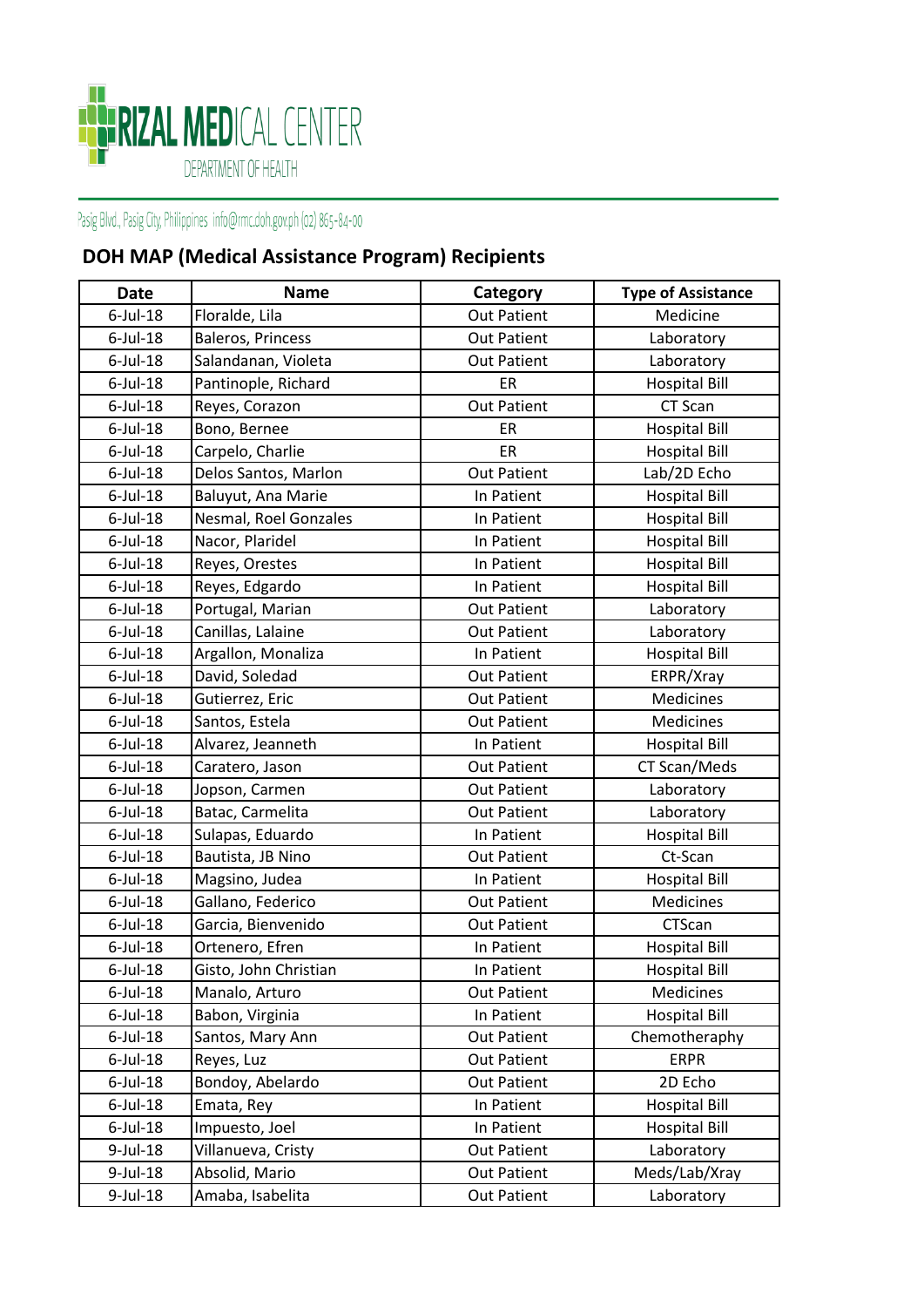| $9$ -Jul-18             | Mabini, Maria Fe        | <b>Out Patient</b> | Laboratory           |
|-------------------------|-------------------------|--------------------|----------------------|
| 9-Jul-18                | Sulayao, Rolando        | In Patient         | <b>Hospital Bill</b> |
| 9-Jul-18                | Asor, Josma             | In Patient         | <b>Hospital Bill</b> |
| $9$ -Jul-18             | Hernando, Bienvenido    | In Patient         | <b>Hospital Bill</b> |
| 9-Jul-18                | Arabis, Jackson         | In Patient         | <b>Hospital Bill</b> |
| $9$ -Jul-18             | Mondero, Cristina Bueta | In Patient         | <b>Hospital Bill</b> |
| 9-Jul-18                | Lopez, Abraham          | ER                 | <b>Hospital Bill</b> |
| 9-Jul-18                | Labisig, Elena          | ER                 | <b>Hospital Bill</b> |
| 9-Jul-18                | Sorima, Immaculada      | ER                 | <b>Hospital Bill</b> |
| 9-Jul-18                | Sabile, Editha          | <b>Out Patient</b> | Laboratory           |
| $9$ -Jul-18             | Reyes, Jamaica Shaniel  | ER                 | <b>Hospital Bill</b> |
| 9-Jul-18                | Maristela, Melinda      | <b>Out Patient</b> | <b>MEdicines</b>     |
| 9-Jul-18                | Sta Ana, Asela          | <b>Out Patient</b> | Medicines/Lab        |
| 9-Jul-18                | Balderama, Angelita     | <b>Out Patient</b> | Laboratory           |
| $9$ -Jul-18             | Sario, Jaspher          | <b>Out Patient</b> | CT Scan              |
| 9-Jul-18                | Bernabe, Edmundo        | <b>Out Patient</b> | Laboratory           |
| 9-Jul-18                | Binuya, Danilo          | In Patient         | <b>Hospital Bill</b> |
| $9$ -Jul-18             | Naraga, Luz             | ER                 | <b>Hospital Bill</b> |
| 9-Jul-18                | Delos Santos, Jose      | ER                 | <b>Hospital Bill</b> |
| 9-Jul-18                | Delmo, Roselyn          | ER                 | <b>Hospital Bill</b> |
| 9-Jul-18                | Palomo, Mylene          | <b>Out Patient</b> | <b>UTZ</b>           |
| 9-Jul-18                | Santos, Gertrudes       | <b>Out Patient</b> | <b>Hospital Bill</b> |
| 9-Jul-18                | Mate, Juanito           | ER                 | <b>Hospital Bill</b> |
| 9-Jul-18                | Ferrales, Reynaldo      | ER                 | <b>Hospital Bill</b> |
| 9-Jul-18                | Gonzales, Francine      | ER                 | <b>Hospital Bill</b> |
| 9-Jul-18                | Ortega, Paulina         | ER                 | <b>Hospital Bill</b> |
| 9-Jul-18                | Samal, Alraji           | In Patient         | <b>Hospital Bill</b> |
| 9-Jul-18                | Lopez, Avelino          | In Patient         | <b>Hospital Bill</b> |
| 9-Jul-18                | Acompañado, Andrea      | In Patient         | <b>Hospital Bill</b> |
|                         | Magsino, Mary Roseanne  | In Patient         |                      |
| $9$ -Jul-18<br>9-Jul-18 | Banico, Francisco       | ER                 | <b>Hospital Bill</b> |
|                         |                         |                    | <b>Hospital Bill</b> |
| 9-Jul-18                | Laude, Catherine        | ER                 | <b>Hospital Bill</b> |
| 9-Jul-18                | Peñales, Willy          | ER                 | <b>Hospital Bill</b> |
| 9-Jul-18                | Cruz, Manolito          | ER                 | <b>Hospital Bill</b> |
| 9-Jul-18                | Daan, Mark justin       | <b>Out Patient</b> | Medicines            |
| 9-Jul-18                | Castillo, Araceli       | <b>Out Patient</b> | Laboratory           |
| $9$ -Jul-18             | Concepcion, Corazon     | <b>Out Patient</b> | Laboratory           |
| 9-Jul-18                | Federico, Josephine     | <b>Out Patient</b> | Laboratory           |
| 9-Jul-18                | Lumbania, Reli Joy      | ER                 | <b>Hospital Bill</b> |
| 9-Jul-18                | Cadungog, Annabelle     | <b>Out Patient</b> | Laboratory/Medicine  |
| 9-Jul-18                | Gomez, Sima             | In Patient         | <b>Hospital Bill</b> |
| 9-Jul-18                | Del Rosario, Leo        | <b>Out Patient</b> | Medicines            |
| 9-Jul-18                | Umali, Bernardo         | <b>Out Patient</b> | Physical Therapy     |
| 9-Jul-18                | Pineda, Zenaida         | In Patient         | <b>Hospital Bill</b> |
| 9-Jul-18                | Cruz, Arnelio           | In Patient         | <b>Hospital Bill</b> |
| 9-Jul-18                | Concepcion, Rosario     | <b>Out Patient</b> | 2Decho               |
| 9-Jul-18                | Edma, Remegia           | <b>Out Patient</b> | Laboratory           |
| 9-Jul-18                | Diño, Maria Antang      | In Patient         | <b>Hospital Bill</b> |
| 9-Jul-18                | Reodique, Josephine     | <b>Out Patient</b> | Laboratory/Medicine  |
| 9-Jul-18                | Cruz, Violeta           | <b>Out Patient</b> | Laboratory           |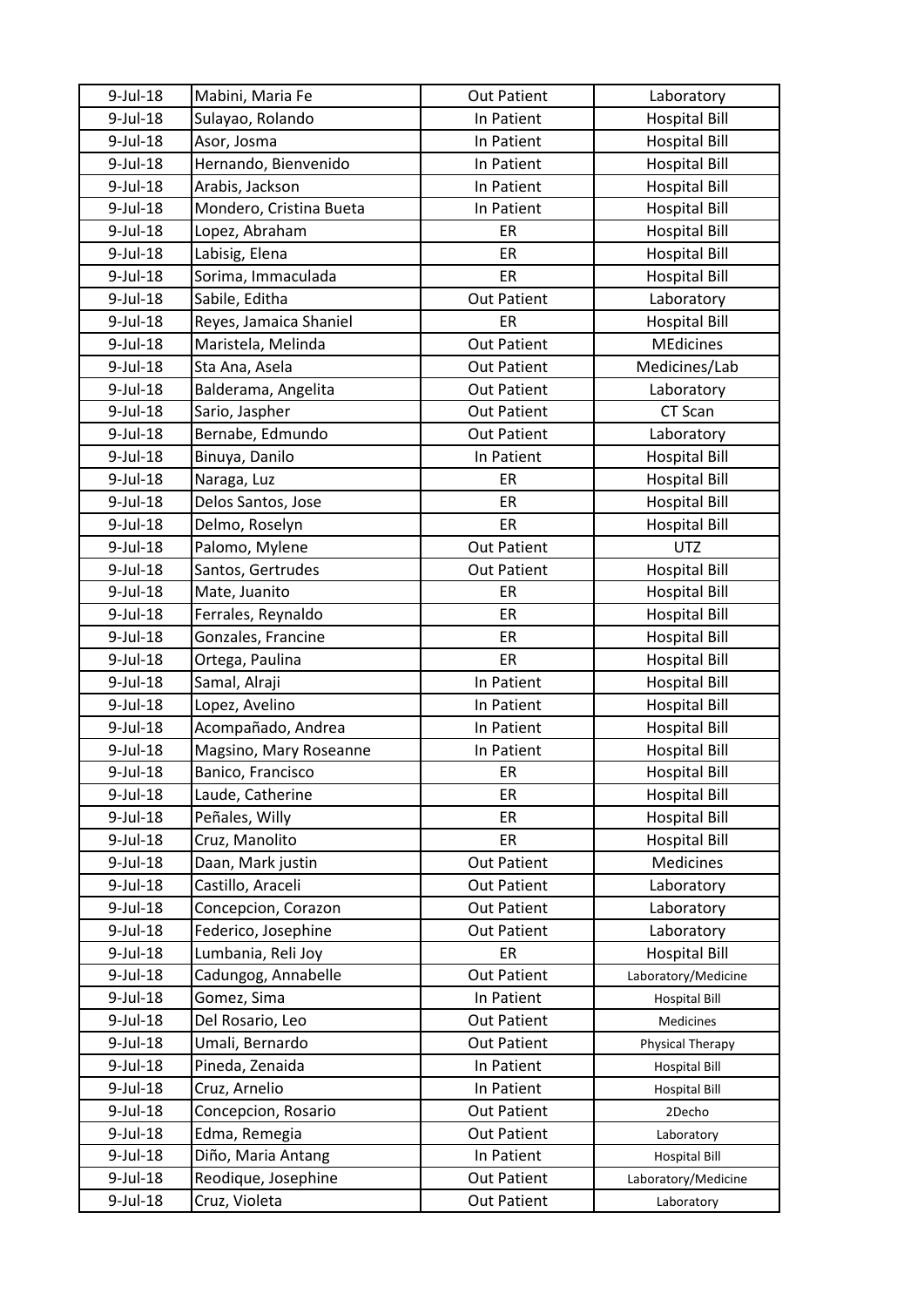| $9$ -Jul-18     | Castro, Rhenzel        | In Patient         | <b>Hospital Bill</b> |
|-----------------|------------------------|--------------------|----------------------|
| 9-Jul-18        | Cabarles, Eleonor      | In Patient         | <b>Hospital Bill</b> |
| 9-Jul-18        | Combite, Reynaldo      | In Patient         | <b>Hospital Bill</b> |
| $9$ -Jul-18     | Soriano, Narciso       | <b>Out Patient</b> | Laboratory           |
| 9-Jul-18        | De Guzman, Athena Rose | <b>Out Patient</b> | Medicines            |
| $9$ -Jul-18     | Inzo, Danila           | In Patient         | <b>Hospital Bill</b> |
| 9-Jul-18        | Macachor, Michelle     | <b>Out Patient</b> | CT Scan              |
| 9-Jul-18        | Martin, Benjie JR      | In Patient         | <b>Hospital Bill</b> |
| 9-Jul-18        | Salisi, Iser           | In Patient         | <b>Hospital Bill</b> |
| 9-Jul-18        | Vergara, Lornie        | In Patient         | <b>Hospital Bill</b> |
| 10-Jul-18       | Castillo, Rachel Ann   | <b>Out Patient</b> | Laboratory           |
| 10-Jul-18       | Asilo, Eduardo         | <b>Out Patient</b> | Ct-Scan              |
| 10-Jul-18       | Mambrano, Marcelina    | <b>Out Patient</b> | Laboratory           |
| 10-Jul-18       | Dormetorio, Sonny      | <b>Out Patient</b> | Ct-Scan              |
| 10-Jul-18       | Bermodes, Domer        | <b>Out Patient</b> | Ct-Scan              |
| 10-Jul-18       | Ramon, Analyn          | <b>Out Patient</b> | Laboratory           |
| 10-Jul-18       | De Luna, Joseph        | <b>Out Patient</b> | Laboratory           |
| 10-Jul-18       | Razon, Rohelle         | <b>Out Patient</b> | Optha Procedure      |
| 10-Jul-18       | Tiburcio, Roselle      | <b>Out Patient</b> | Laboratory           |
| 10-Jul-18       | Dizon, Ma. Victoria    | <b>Out Patient</b> | Physical Therapy     |
| 10-Jul-18       | Catriz, Nena           | <b>Out Patient</b> | Medicine             |
| 10-Jul-18       | Blando, Jerome         | <b>Out Patient</b> | Medicines            |
| 10-Jul-18       | <b>Bugaring, Jose</b>  | <b>Out Patient</b> | Medicine             |
| 10-Jul-18       | Castillo, Marilou      | In Patient         | <b>Hospital Bill</b> |
| 10-Jul-18       | Barangan, Rosalie      | In Patient         | <b>Hospital Bill</b> |
| 10-Jul-18       | Orillosa, Liberato     | <b>Out Patient</b> | Laboratory           |
| 10-Jul-18       | Mangaliman, Lolita     | <b>Out Patient</b> | Laboratory           |
| 10-Jul-18       | Correos, Gil           | In Patient         | <b>Hospital Bill</b> |
| 10-Jul-18       | Zeta, Violeta          | <b>Out Patient</b> | Laboratory           |
| 10-Jul-18       | Sediego, Leonila       | <b>Out Patient</b> | Medicine             |
| 10-Jul-18       | Anin, Carlito          | <b>Out Patient</b> | Medicine             |
| 10-Jul-18       | Pallar, Marina         | <b>Out Patient</b> | Medicine             |
| $10$ -Jul- $18$ | Herrera, Rogelio       | <b>Out Patient</b> | Medicine             |
| 10-Jul-18       | Espiritu, Lilian       | In Patient         | <b>Hospital Bill</b> |
| 10-Jul-18       | Quimson, Rowena        | <b>Out Patient</b> | Medicine             |
| 10-Jul-18       | llauderes, Remegio     | <b>Out Patient</b> | Medicine             |
| 10-Jul-18       | Reyes, Mary Katherine  | In Patient         | <b>Hospital Bill</b> |
| $10$ -Jul- $18$ | Baldove, Ma. Christine | In Patient         | <b>Hospital Bill</b> |
| 10-Jul-18       | Tarranco, Rosalie      | In Patient         | <b>Hospital Bill</b> |
| 10-Jul-18       | Vicente, Sandrey       | In Patient         | <b>Hospital Bill</b> |
| 10-Jul-18       | Ebrada, Ma. Crisanta   | In Patient         | <b>Hospital Bill</b> |
| 10-Jul-18       | Banaag, Rexon          | <b>Out Patient</b> | Laboratory           |
| 10-Jul-18       | Camison, Martina       | <b>Out Patient</b> | Laboratory           |
| 10-Jul-18       | Ilagan, Nelson         | <b>Out Patient</b> | 2D Echo              |
| 10-Jul-18       | Diño, Maria Antang     | In Patient         | <b>Hospital Bill</b> |
| 10-Jul-18       | Torres, Ferdinand      | <b>Out Patient</b> | Medicine             |
| 10-Jul-18       | Sotto, Rubylyn         | <b>Out Patient</b> | Laboratory           |
| 10-Jul-18       | Garcia, Rose           | <b>Out Patient</b> | Laboratory           |
| 10-Jul-18       | Racho, Joseph          | <b>Out Patient</b> | Laboratory           |
| 10-Jul-18       | Maderazo, Harold       | <b>Out Patient</b> | Laboratory           |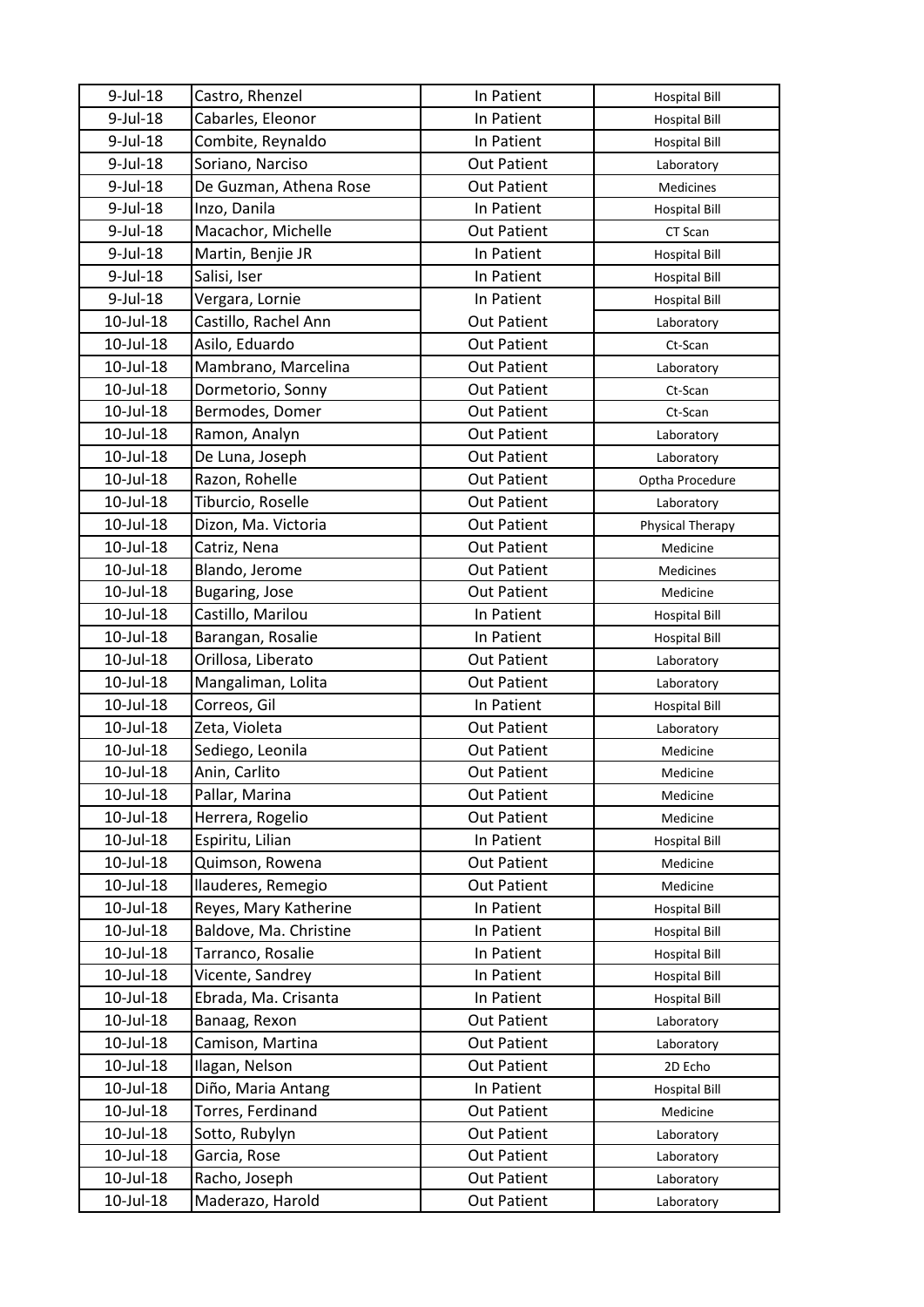| $10$ -Jul- $18$ | Gagate, Shane             | <b>Out Patient</b> | Laboratory           |
|-----------------|---------------------------|--------------------|----------------------|
| 10-Jul-18       | Eraso, Justine            | <b>Out Patient</b> | Laboratory           |
| 10-Jul-18       | Buenaventura, Rena        | In Patient         | <b>Hospital Bill</b> |
| 10-Jul-18       | Santos, Ma. Kristina      | <b>Out Patient</b> | 2D Echo              |
| 10-Jul-18       | Gutierrez, Arturo         | In Patient         | <b>Hospital Bill</b> |
| 10-Jul-18       | Salvador, Ronaldo         | In Patient         | <b>Hospital Bill</b> |
| 10-Jul-18       | Dizon, Azucena            | <b>Out Patient</b> | Physical Therapy     |
| 10-Jul-18       | Sarmiento, Merlinda       | <b>Out Patient</b> | Medicines            |
| 10-Jul-18       | Uriarte, George           | In Patient         | <b>Hospital Bill</b> |
| 10-Jul-18       | Bonaobra, Flordeliza      | <b>Out Patient</b> | Medicine             |
| $11$ -Jul- $18$ | Holgado, Romulo           | <b>Out Patient</b> | Laboratory/Xray      |
| $11$ -Jul- $18$ | Pascual, Teresita         | <b>Out Patient</b> | Laboratory           |
| 11-Jul-18       | Hervosa, Vangie           | <b>Out Patient</b> | Laboratory/Xray      |
| $11$ -Jul- $18$ | Malunes, Shella           | <b>Out Patient</b> | Laboratory           |
| $11$ -Jul- $18$ | Lirio, Rona               | <b>Out Patient</b> | 2Decho               |
| $11$ -Jul- $18$ | Rodriguez, Elizabeth      | <b>Out Patient</b> | Medicines            |
| $11$ -Jul- $18$ | Gannaban, Nora            | <b>Out Patient</b> | Laboratory           |
| $11$ -Jul- $18$ | Dela Cruz, Erlinda        | <b>Out Patient</b> | Medicines            |
| $11$ -Jul- $18$ | Reyes, Corazon            | <b>Out Patient</b> | Medicines            |
| $11$ -Jul- $18$ | Villanueva, Corazon       | <b>Out Patient</b> | Laboratory           |
| $11$ -Jul- $18$ | Yamzon, Rogelio           | In Patient         | <b>Hospital Bill</b> |
| $11$ -Jul- $18$ | San Juan, Karina          | <b>Out Patient</b> | 2Decho               |
| $11$ -Jul- $18$ | Damaso, Alex              | <b>Out Patient</b> | Medicines            |
| $11$ -Jul- $18$ | Bernardo, Milagros        | <b>Out Patient</b> | <b>Medicines</b>     |
| $11$ -Jul- $18$ | Baldoza, Alexander        | <b>Out Patient</b> | Medicines            |
| $11$ -Jul- $18$ | Ramos, Flordiliza         | ER                 | <b>Hospital Bill</b> |
| $11$ -Jul- $18$ | Santos, Orlando           | ER                 | <b>Hospital Bill</b> |
| 11-Jul-18       | Mercadejas, Juvy          | ER                 | <b>Hospital Bill</b> |
| $11$ -Jul- $18$ | Serat, Melanie            | ER                 | <b>Hospital Bill</b> |
| $11$ -Jul- $18$ | Sanga, Alwina             | ER                 | <b>Hospital Bill</b> |
| $11$ -Jul- $18$ | Malinas, Louise Lara Liza | ER                 | <b>Hospital Bill</b> |
| $11$ -Jul- $18$ | Serat, Michaela           | ER                 | <b>Hospital Bill</b> |
| $11$ -Jul- $18$ | Sabareza, Reynaldo        | ER                 | <b>Hospital Bill</b> |
| $11$ -Jul- $18$ | Bernardo, Ma Weenie       | <b>Out Patient</b> | CT Scan              |
| $11$ -Jul- $18$ | Saballa, Gualberto        | <b>Out Patient</b> | Lab/2D Echo/Xray     |
| $11$ -Jul- $18$ | Esguerra, Arturo          | <b>Out Patient</b> | 2Decho               |
| $11$ -Jul- $18$ | Torres, Rowena            | <b>Out Patient</b> | Medicine             |
| 11-Jul-18       | Yee, Rolando              | In Patient         | <b>Hospital Bill</b> |
| $11$ -Jul- $18$ | Puno, Ligaya              | <b>Out Patient</b> | Ct-Scan              |
| 11-Jul-18       | Amante, Marthy            | ER                 | <b>Hospital Bill</b> |
| $11$ -Jul- $18$ | Jimenez, Leonila          | <b>Out Patient</b> | Lab/PT/Meds          |
| 11-Jul-18       | Ramon, Analyn             | <b>Out Patient</b> | Medicines            |
| $11$ -Jul- $18$ | San Gaspar, Grace         | <b>Out Patient</b> | Medicines            |
|                 |                           | ER                 |                      |
| $11$ -Jul- $18$ | De Guzman, Rebecca        |                    | <b>Hospital Bill</b> |
| $11$ -Jul- $18$ | Cruz, Rosemarie           | <b>Out Patient</b> | CT Scan              |
| $11$ -Jul- $18$ | Araña, Nelid              | <b>Out Patient</b> | Laboratory           |
| $11$ -Jul- $18$ | Dela Cruz, Jade           | <b>Out Patient</b> | Laboratory           |
| $11$ -Jul- $18$ | Santiago, Pheliton Issey  | In Patient         | <b>Hospital Bill</b> |
| 11-Jul-18       | San Juan, Sajade          | In Patient         | <b>Hospital Bill</b> |